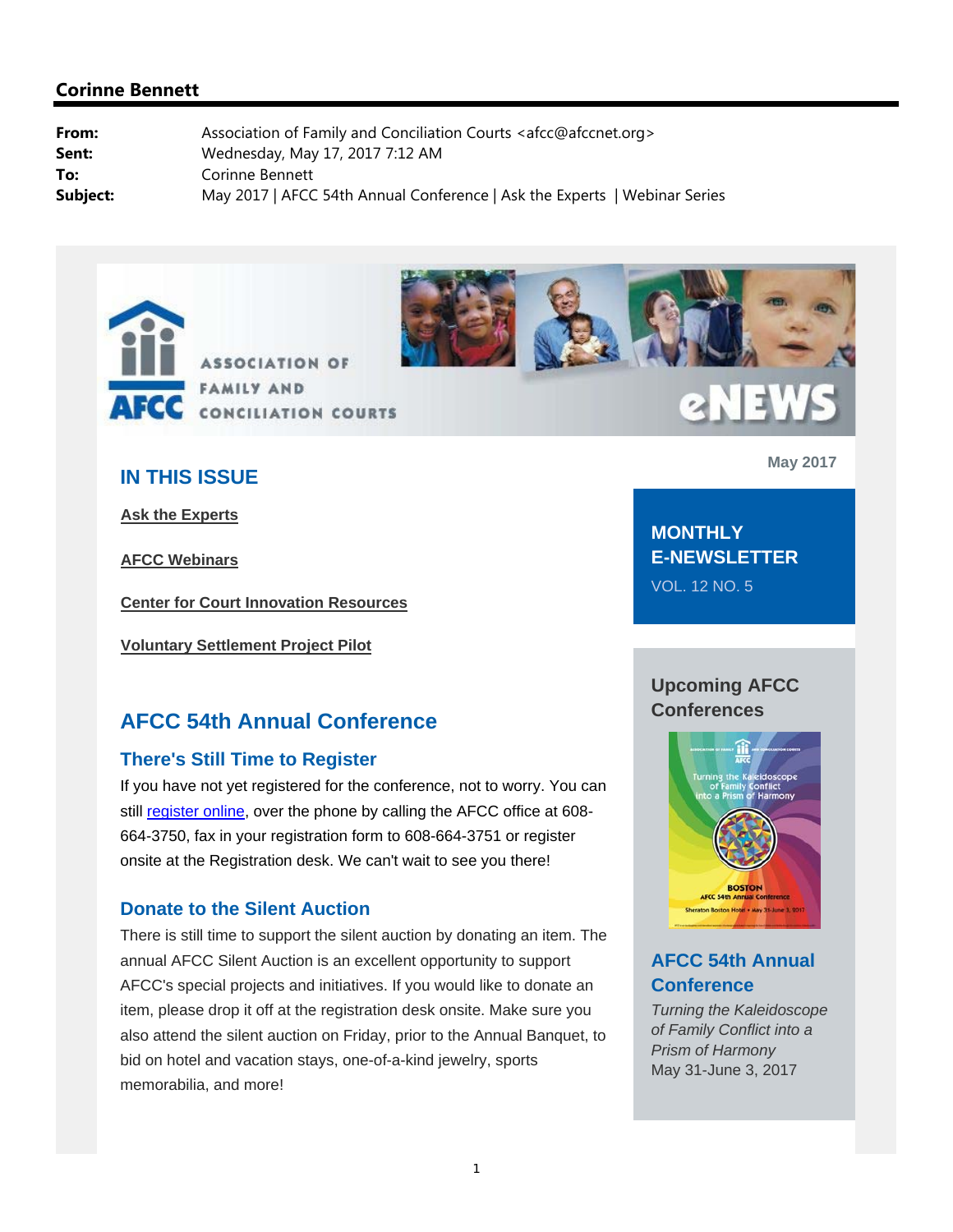#### **Check out things to do in Boston**

During your free time at the conference, explore one of America's oldest cities. Here are a few lists to get you started:

**16 Best Things to do in Boston** 

**31 Mouth-Watering Eats In Boston For Under \$10**

## **Thank You to our Conference Sponsors**

A special thank you to our Diamond Sponsor: **OurFamilyWizard**; our Platinum Sponsors: **Esdaile, Barrett, Jacobs & Mone**, **Stable Paths**, **Schmidt & Federico**, and **AppClose**; our Gold Sponsors: **OnlineParentingPrograms.com**, **Center for Divorce Education**, **Transitioning Families**, and the **Suzie S Thorn Family Foundation**; and our Silver Sponsors: **William James College**, **Boston Law Collaborative**, **Tony Pelusi & Associates**, **Lee & Rivers**, and **Verrill Dana**. To see a full list of all conference sponsors, click here.

## **Ask the Experts Stepfamily Dynamics: Ten Tips for Addressing Myths and Challenges for High Conflict Families in Custody Disputes**

*Ann M. Ordway, JD, PhD, Ruth O. Moore, PhD, LPC* 

The myths associated with blending two separate families into one create a series of untenable goals which establish unrealistic expectations and an often undeserved sense of failure. Unlike the prototypes created for entertainment, real stepfamilies face a multitude of challenges ranging from establishing a new household, to restructuring hierarchy, to navigating the turmoil which is sometimes introduced by prior spouses and other parents. Similarly, it can be very difficult to identify what role a stepparent should play in an on-going custody dispute, particularly when the stepparent is part of the problem rather than part of the solution. It is critical to be familiar with the challenges for stepfamilies connected to high conflict dynamics, and the professionals who work with them.

**Read more** 

# **AFCC Webinars**

**Registration is now open for NEW AFCC Webinar**: LGBTQ Clients and Family Law in a Post-Obergefell Era

### **AFCC Conference Sponsors**





**SCHMIDT & FEDERICO, P.C.** Counsellors at Law



## **Save the Date AFCC-AAML Conference**

Advanced Issues in Child Custody: Evaluation, Litigation and Settlement September 14-16, 2017 Westin San Diego San Diego, California

### **AFCC Regional Conference**

Beneath the Surface of High Conflict and Troubled Families November 2-4, 2017 Hyatt Regency Milwaukee Milwaukee, Wisconsin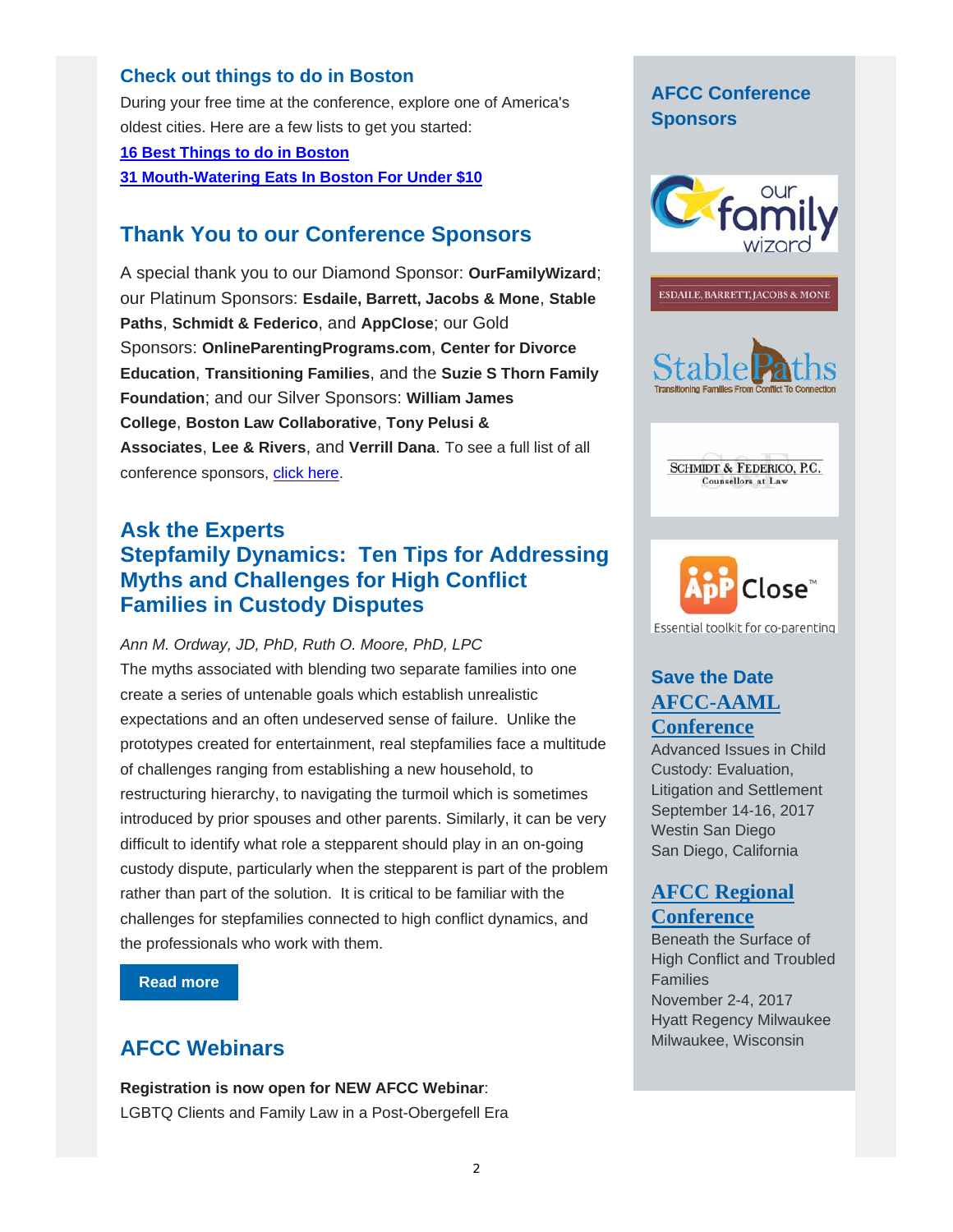Allan Barsky, JD, MSW, PhD June 20, 2017 1:00pm-2:00pm Eastern time To read the description, click here.

**Register now!** 

# **NEW AFCC Webinar Series**



Now introducing the new, 2017-2018 AFCC webinar series! Beginning in July, AFCC will be hosting a webinar each month! Topics include parent-child contact problems, stepfamily dynamics, interviewing children, evidenceinformed approach to parental alienation, and more! Mark your calendar for these one hour,

outstanding presentations.

#### See the schedule

# **Give to the AFCC Scholarship Fund**

Contribute now to the AFCC Scholarship Fund and help a colleague in need attend a future AFCC conference. This year, AFCC was able to provide more than 50 scholarships to deserving applicants to attend the AFCC 54<sup>th</sup> Annual Conference. If you have not already given this year, please consider giving a gift today. Know that your gift reaches many, not only our colleagues, but the children and families they serve. Thank you to all who have already donated!

#### **Donate today**

# *Family Court Review* **Writing Competition**

The *Family Court Review*, the interdisciplinary journal of AFCC, published in cooperation with the Center for Children, Families and the Law at Hofstra University School of Law, held its 8th Annual Family Law Writing Competition. There were a total of 18 submissions, from 10 different schools across the country!



### **AFCC Chapter Conferences**

**Australia Chapter Annual Conference** 

Decisions! Decisions! Decisions! August 17, 2017 Crown Conference Center Melbourn, Australia

#### **Florida Chapter Annual Conference**

Serving Families in Transition: Educate, Inspire, and Empower September 25-27, 2017 The FL Hotel & Conference Center at the FL Mall Orlando, Florida

#### **Colorado Chapter**

**Annual Conference**  October 13-15, 2017 Breckenridge, Colorado

#### **Ontario Chapter Annual Conference**

Breaking Down Barriers: Targeting Resources to Meet Families Needs October 19-20, 2017 Toronto Reference Library Toronto, Ontario

**Arizona Chapter Annual Conference**  January 26-28, 2018 Hilton Sedona Resort Sedona, Arizona

**EDITOR:** Leslye Hunter **lhunter@afccnet.org**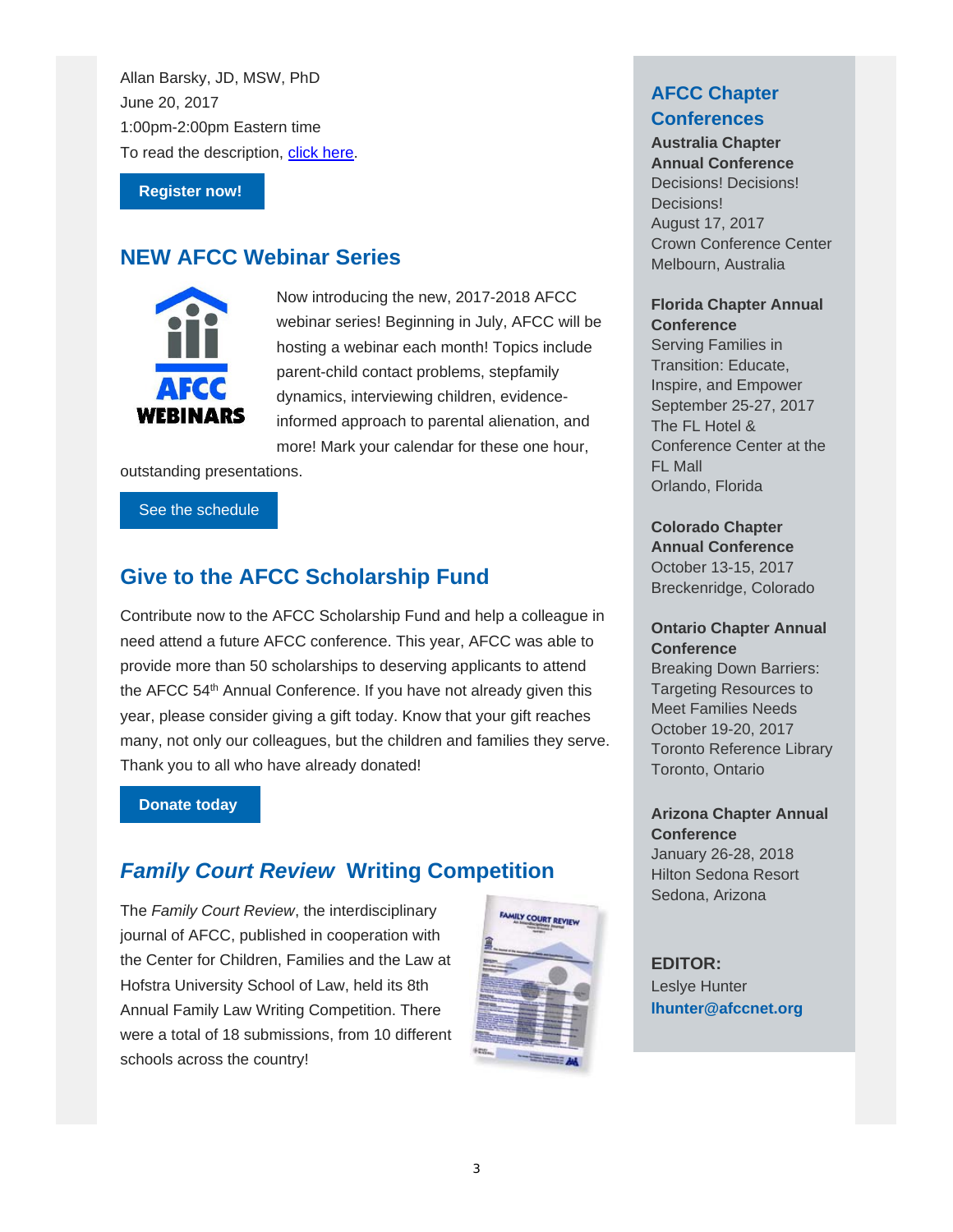Corinne Bennett **cbennett@afccnet.org**



### **AFCC Chapter News**



 Meet Sharon Smith, President of the **Alberta Chapter**

Read more



 Meet Deana D. Klein, President of the **Missouri Chapter**

Read more

### **AFCC Member News**

AFCC member **Hon. Karen Adam** received the Martha K. Rothman Lifetime Achievement Award for her advocacy for the improvement of access to justice in Arizona. During her time as presiding Judge of Pima County Juvenile Court, she led major juvenile justice reform efforts. Congratulations, Karen!

**Theo Liebmann**, who is a member on the *Family Court Review* Editorial Board, is a co-recipient of the New York State Bar Association's Howard A. Levine Award for Excellence in Juvenile Justice and Child Welfare for his work on behalf of immigrant children who have been subjected to abuse, neglect, abandonment or similar family crises. Well deserved, Theo!

**Nancy Gray-Eade** received the Yuma County Employee of the Year Award for her exceptional work with the Yuma County Law Library. She is the Conciliation Court Manager with the Superior Court.

## **Center for Court Innovation Resources**

The Center for Court Innovation has a plethora of resources on procedural justice, in hopes to improve public trust in justice by helping justice agencies treat individual litigants and victims with dignity and respect. CCI recently introduced an online training video about implicit bias by Professor Bryant Marks from Morehouse College.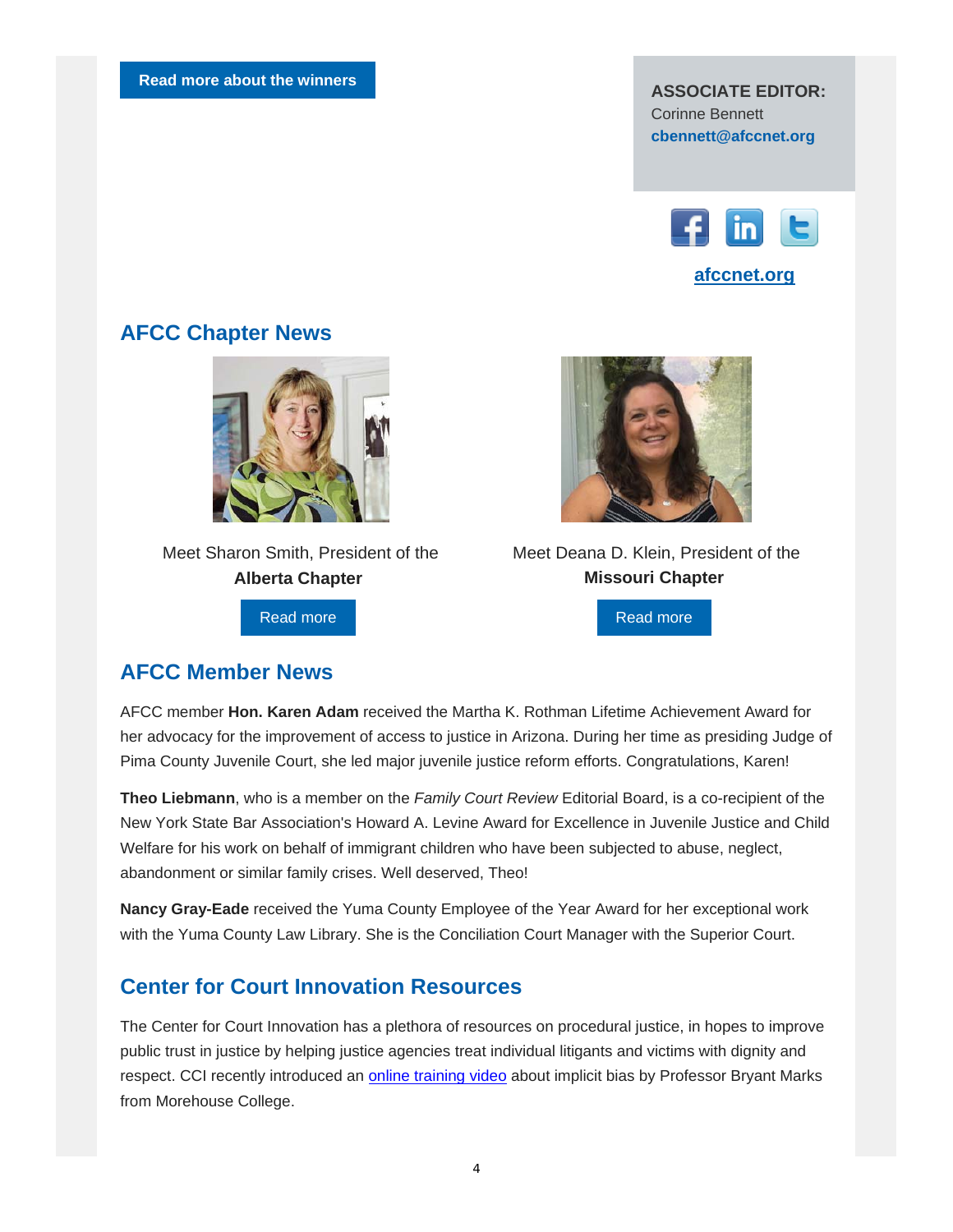# **Los Angeles Superior Court Family Law Division Announces Voluntary Settlement Project Pilot**

The Family Law Division of the Los Angeles Superior Court is excited to announce the launch of a pilot project which will provide an opportunity for those with family law cases to participate in courtsponsored Voluntary Settlement Conferences (VSC).



**Association of Family and Conciliation Courts (AFCC)** 6525 Grand Teton Plaza, Madison, WI 53719 (608) 664-3750

Unsubscribe

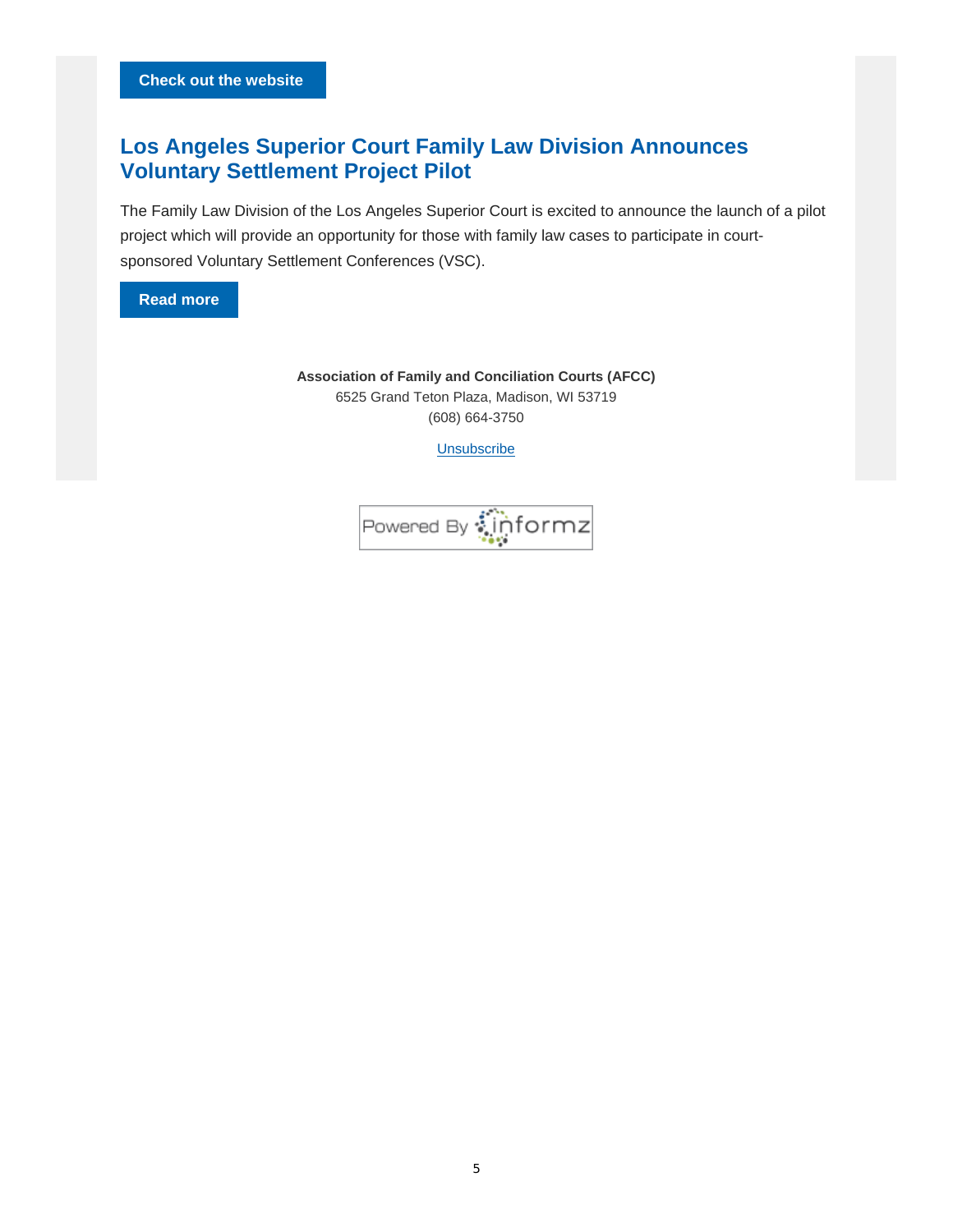

MAY 2017

# **Ask the Experts Stepfamily Dynamics: Ten Tips for Addressing Myths and Challenges for High Conflict Families in Custody Disputes**

### *Ann M. Ordway, JD, PhD and Ruth O. Moore, PhD, LPC*

The myths associated with blending two separate families into one creates a series of untenable goals which establish unrealistic expectations and an often undeserved sense of failure. Unlike the prototypes created for entertainment, *real* stepfamilies face a multitude of challenges ranging from establishing a new household, restructuring hierarchy, to navigating the turmoil which is sometimes introduced by prior spouses and *other* parents. Similarly, it can be very difficult to identify what role a stepparent should play in an on-going custody dispute, particularly when the stepparent is part of the problem rather than part of the solution. It is critical to be familiar with the challenges for stepfamilies connected to high conflict dynamics, and the professionals who work with them.

1. Respect the Journey. Every family's experience with recoupling is unique and a cookie-cutter approach to resolving dilemmas that arise simply will not work. First and foremost, a professional working with a stepfamily dynamic in a custody case must take the time to understand the journey toward formation of the new family unit. Specific background facts will play a role in better understanding the current dynamic. Is the new stepmother someone with whom the children's father became romantically involved while still married to the children's mother? Have there been negative or even physical encounters between the new stepfather and the children's father in front of the children? Have there been specific experiences the children have had with the new stepparent that have caused the children to be resistant to parenting time (i.e. clear favoring of the stepparent's biological children over stepchildren without appropriate intervention from the children's biological parent). Depending on circumstances, some new spouses can feel threatened by close or amicable relationships between former spouses and seem to make it their mission to put an end to cooperative co-parenting. It is a common complaint of original co-parents that "we got along well before he met his new wife. We never had these problems."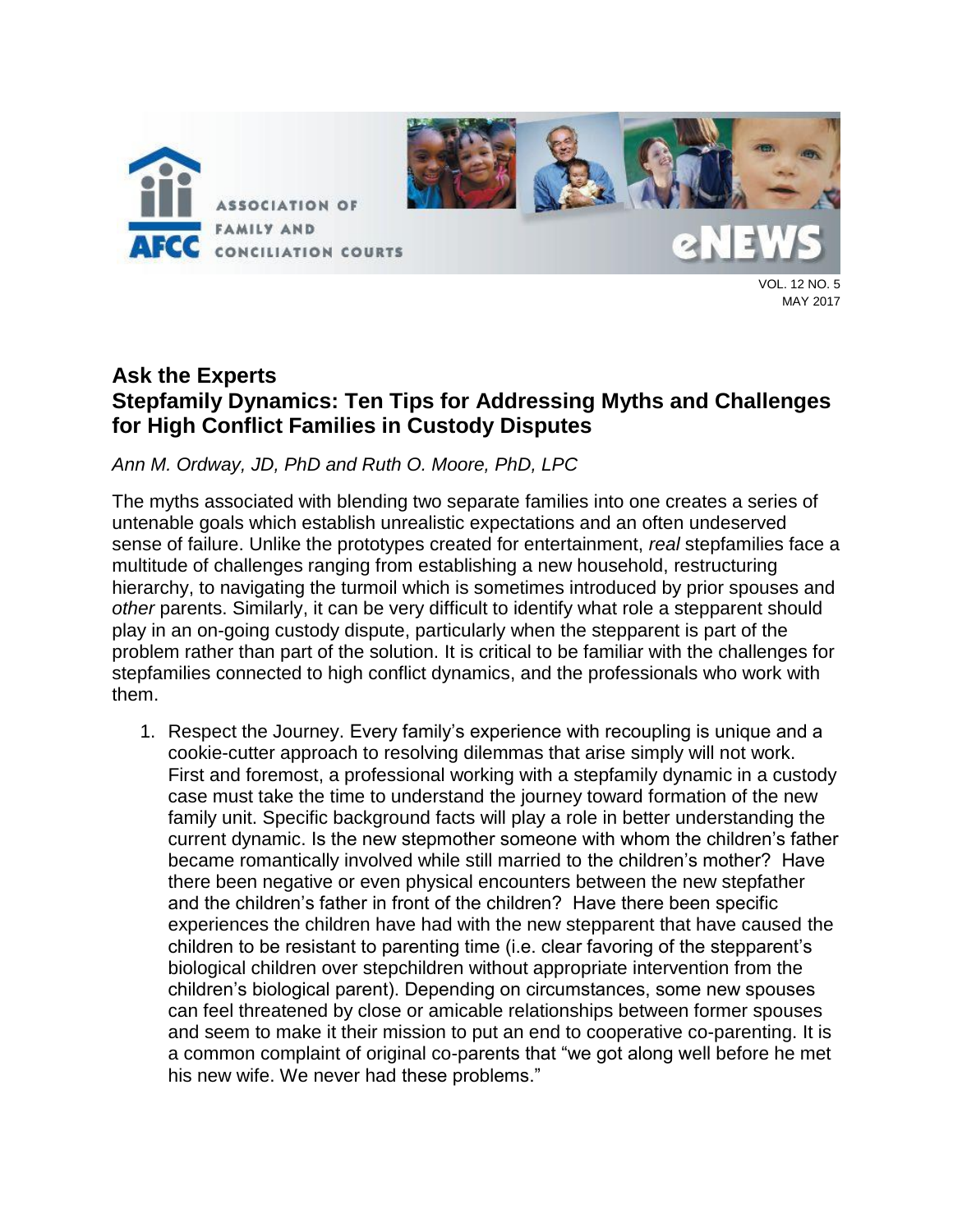- 2. Consider the Living Arrangements. It is important to understand who lives in which home, and how much time the children spend in each environment. Of equal importance is the origin of the home. Especially when both spouses enter a marriage with children from prior relationships, having one side move into the other's pre-existing home is a breeding ground for conflict, ranging from "how come I have to share *my* room now?" to "why are you letting them move into *Dad's house that Dad is paying for?"* These are potential conflicts which arise naturally – but which can also be fueled by the non-resident parent. It is also helpful to know the proximity between homes and the access each parent has to the children while they are in the other parent's home. A common complaint is an excessive number of calls, texts, emails, and face-time chats initiated from a custodial parent while the children are spending a weekend or a vacation with the other parents and his or her new partner. While it is important for children to have unfettered contact with both parents – excessive contact can be disruptive, especially when that is the intent. When possible, guidelines for contact should be put in place in custody agreements to limit disruptions when they exist. Another problem is the unwelcomed drive-by, which can range from sending the child in when parents are not home to retrieve something the child "forgot" or a parent stopping by to "drop something off." Children have been known to be instructed to tape record interactions or take video of the other parent's environment – all for court purposes. These behaviors are examples of potential invasions of privacy which are offensive, but not uncommon when there is tension between a biological parent and a stepparent.
- 3. Meet the Stepparent. Never assume that the stepparent is how they were described to be and never assume the stepparent is as nice as they appear to be. If there is a stepparent in a household who will be spending any kind of time with the children, that stepparent should be included in any forensic custody evaluation. A superficial meeting will be no more enough than would be a superficial meeting with either of the parents of origin. In your professional capacity, get the know the stepparent, including how they think, their regard or lack thereof for the children's other parent, the manner in which they interact with the children (watch the children's affect and response in addition to the stepparent's), and look for consistency. It is not surprising nor is it inappropriate for a stepparent to be upset and angry if the biological parent in the other household is intentionally trying to undermine the stepparent's relationship with the children. It is to be expected that the stepparent would be troubled by disruptions to their household and life created by constant feuding between the parents – their spouse and the spouse's prior spouse. It is important to remember that feelings are not wrong – it is what the stepparent does with those feelings that can be right or wrong.
- 4. Offer Proactive Step-parenting Guidelines. People often get caught up in what children call their stepparents. It is not fair to say that "mom" or "dad" is automatically inappropriate – nor should we assume that those titles are staged or forced. When a stepparent and a parent have a child together and that halfsibling is referring to the stepparent as "mom" or "dad" other children in the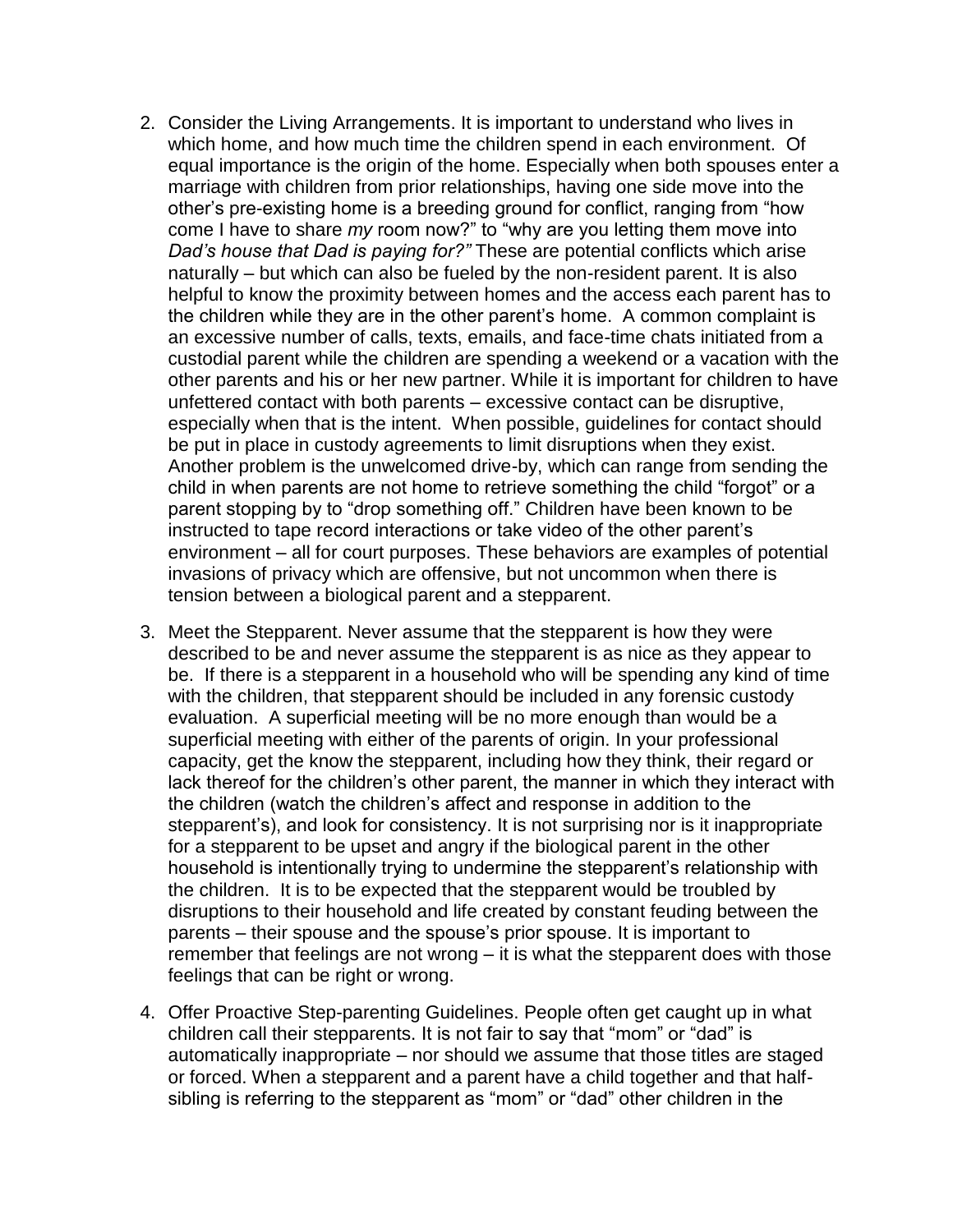household may follow suit. Sometimes children initiate those titles on their own because of a particular closeness with or fondness for a stepparent. It is important to understand where the title originated and most importantly *how the child feels.* Ideally, children can be encouraged to come up with a unique or special name for a stepparent that blends familiarity and respect, and allows the stepparent to be "not Mom," but more than just "Sarah." Suggestions can include the word for a parent in another language – or something that is cute for the children. My own stepchildren called me (Ann) "Mrs." for a while to reflect that I was their father's "Mrs." It is also helpful when role identity parameters are established to avoid conflict over perceived or purposeful boundary violations. Sometimes, reactions seemingly amount to "much ado about nothing." Reactions to a stepfather coaching his stepson's football team, or a stepmother buying her stepdaughter's first bra are based on feelings. Accordingly, preventing an eruption can be as simple as thinking about how the other parent might react before making certain decisions or engaging in certain activities.

- 5. Identify Role Parameters. Some complications can be avoided when the new couple establishes role parameters early in the relationship. On one hand, it makes sense for the primary parent to discipline their own children when discipline is needed. Discipline and consequences should be clearly defined between spouses – lest a stepparent who believes in spanking and spanks his or her own children spank a stepchild to the dismay of the biological parent not living in that household. It is equally critical to establish that the stepparent also has parenting authority in the household so the children listen when their biological parent is not around. Some parenting agreements call for children to be returned to the other parent when a parent will be out for the evening or away on business. When there is a remarriage, should the children still be returned to the other parent or should they remain with the stepparent, who should be an integrated part of that household?
- 6. Quickly Address an Overstepping of Boundaries. As a professional involved in a custody case with a stepfamily component, quickly address any infractions or indiscretions as soon as they are identified. Some parents, primary or step, are oblivious to the feelings of the other parent involved. A fun gesture of taking a stepdaughter to get her ears pierced when the stepmother was doing the same for her own like-age daughter can turn into something ugly when the girl's biological mother feels that her opportunity or privilege has been usurped. This is particularly true if the girl previously asked to get her ears pierced and the mother declined. Addressing boundary issues is sometimes about correcting aggressive, irresponsible, or inappropriate behavior – but can also represent seizing opportunities to build empathy. One needs to know what the boundaries are in order to overstep them. Some behavior is the result of being oblivious rather than intentional. As a professional, it is important to recognize the difference and respond with the appropriate guidance.
- 7. Encourage the Development of Clear House Rules. Rules should be clearly and uniformly established to avoid resident children being treated differently than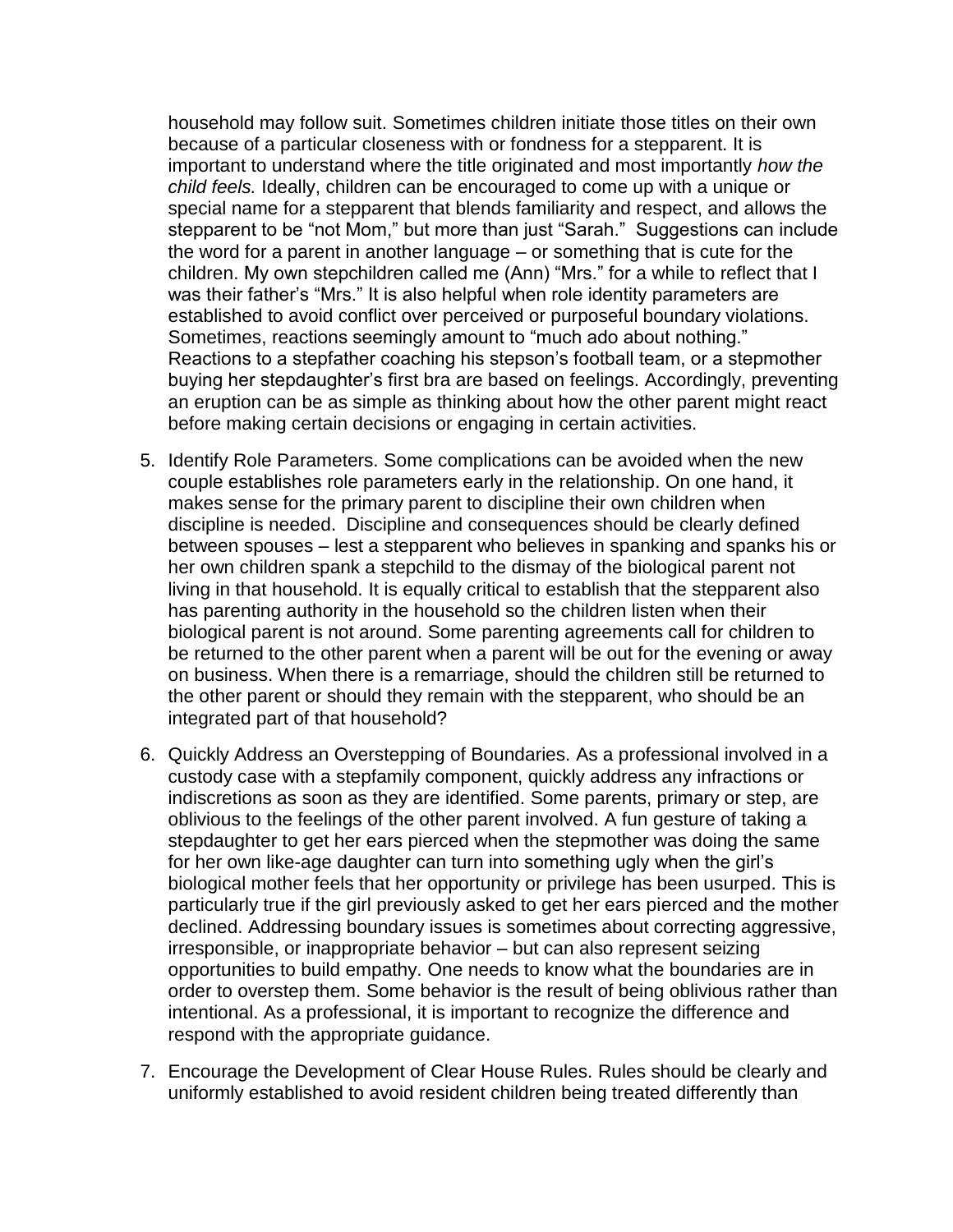non-resident children simply on the basis of who spends more time in the household. This is another breeding ground for accusations of favoritism, some children "not being welcome" or "not being treated fairly," and leads to stepsibling rivalry as well. Rules should be discussed with children and posted in a prominent place so there is no question what they are. Some rules are imposed by a consensus between parents in that household, while others can be negotiated with input from children. Rules do not have to neatly align with the rules in the other parent's household – but again, a major complaint is that Dad and stepmom allow the children to go to bed at 10 on a school night to deliberately get under Mom's skin with a violation of her 8:30 pm rule. Some rules matter and others do not. A child must take prescribed medication. An occasional cookie before dinner may not be catastrophic.

- 8. Consider Feelings and Presentation. Before putting a stepparent on the stand, consider how that person will come across. Are they supportive and kind toward the children – or will they immediately begin to berate and demonize the biological parent in the other household? What impression will be left for the court when a mother immediately launches into a tirade about the new stepmother because of the role she played in the end of the marriage even though she is actually good to the children. The more each party considers the perceptions and feelings of the other, the more likely they will be able to navigate around potential family landmines without incident.
- 9. Encourage Positive Dialogue between Step and Bio Parent. Stepparents sometimes are excellent bridges between the original parents and communicate better regarding critical issues than the original spouses. Though one marriage failed because the parties were not well-suited for each other, a second marriage with a more aligned partner can be successful. A stepfather and father can find commonality in their role as "father" – and sometimes find camaraderie in joking about certain quirky personality traits of the children's mother or in admiring her talent for making lasagna. Common ground is a foundation for negotiation, compromise, and resolution – and when the feud between parents is significant, a stepparent can be a conduit for change. This can be particularly true when the stepparent entered the picture long after the original parents ended their relationship. As professionals in cases with stepfamily components, it is helpful to identify whether a stepparent is "friend" or "foe" and then to proceed accordingly.
- 10.Accept and Adapt. It has been said that we cannot change other people we can only change ourselves. Sometimes the best way to adjust a dynamic is to stop trying to change the problematic behavior of one party and to rather work on changing the responses those behaviors receive. In other words, if a stepfather is bad-mouthing a biological father to the children, the biological father can opt not to engage, and instead be consistent, reliable, and supportive with the children. While it is certainly okay to acknowledge that the negative comments are really not acceptable, responding only demonstrates to the children that neither adult is behaving responsibly. Sometimes, the negative behavior cannot be stopped and courts are unlikely, in most states, to change custody just because a new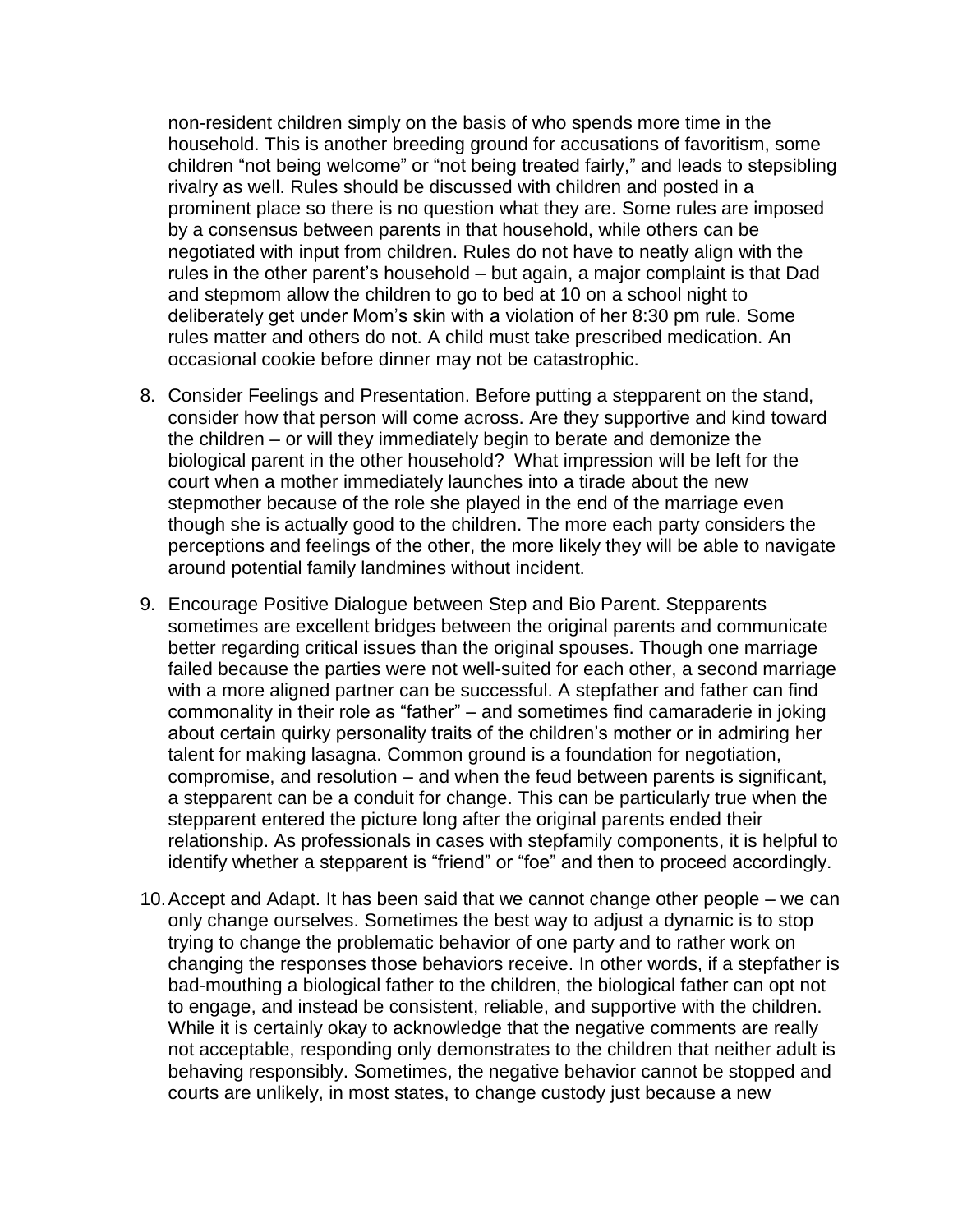stepparent is stirring the pot between parents. Though language which suggests that "neither parent will speak ill of the other to or in the presence of the children" might be inserted in a court order, it is difficult to police and harder to enforce. Accepting that the problem cannot be eliminated often reduces the stress associated with trying to change the unchangeable. Instead, focus placed on creating a positive experience for the children in the household the parent can control will naturally reduce some of the conflict and lad to a better, though not perfect, situation.

It would be helpful if Judges and Magistrates were better able to hold badly-behaving adults accountable for the negative effects on children and the disruptions caused for the other household. However, as noted above, it is difficult in some situations to know who is at fault and whether certain behavior is the catalyst or is reactionary. Considering the increasing number of stepfamilies forming every day, this is not a problem that will soon go away. Training on stepfamily dynamics and protocols for the appropriate integration of stepparents in high conflict custody disputes, especially when the stepparent is brought front and center, will be critical for more successful outcomes and management of these cases.

*Ann M. Ordway, JD, PhD, is a Counselor Educator and a full-time faculty member at the University of Tennessee Chattanooga. Ann practiced family law in New Jersey for nearly 25 years, first focusing her practice on high conflict family matters, and later on mediation, parenting coordination, and child advocacy. She is a certified stepfamily coach and counselor; the author of several articles, and a frequent presenter on topics related to family dynamics. She is proud matriarch of a successful stepfamily; through which she shares a combined total of 9 children with her husband of 15 years.*

*Ruth O. Moore, PhD, LPC, is a Counselor Educator and a full-time faculty member at Lamar University in Beaumont, Texas. She has more than 25 years of experience in private practice, and more recently as a School Counselor. Dr. Moore's work has included evaluation and therapy for abused children and court-involved practice involving complex high conflict families. She is a frequent presenter, and author of several articles related to high conflict divorce, parental alienation, and the impact of challenging family dynamics on children. She resides in Savannah, Georgia.*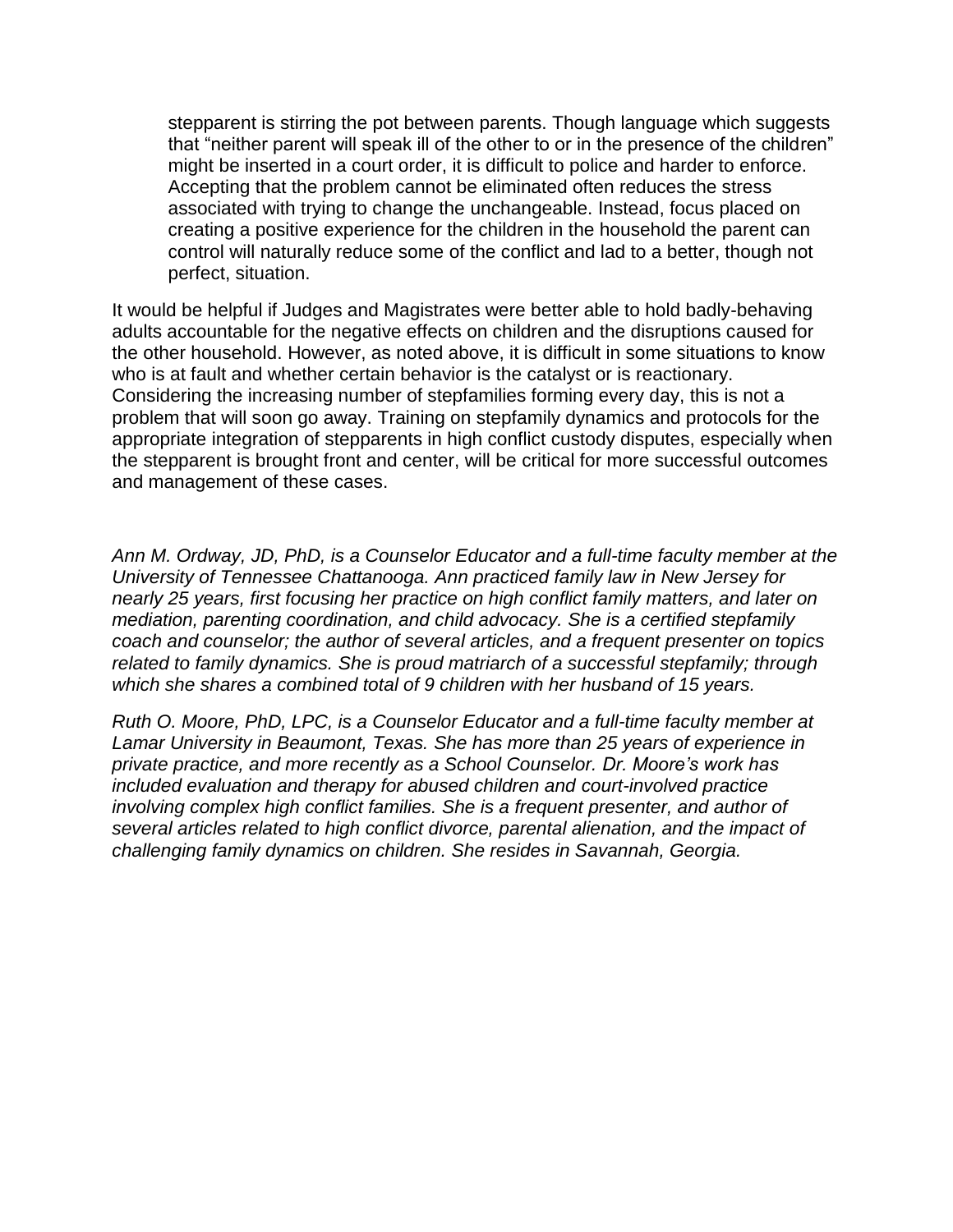

VOL. 12 NO. 5 MAY 2017



**Meet Sharon M. Smith, President of the Alberta Chapter**

Sharon has been the clinical director and founding partner of Creating Solutions Inc. since 1997. She has a 25 year history in providing therapy to families that has spanned across families identified as at risk by Child Protection Service Agencies, in office voluntary family therapy with intact; as well as, separating and divorcing families, family mediation and working as a Child Specialist in the Collaborative Family Law Practice, teaching family therapy for City University Edmonton Campus, and working with Court Ordered high-conflict post-separation families, including family reintegration therapy in post-separation contact resistant families.

During the last three years, she has served on the Board for the AFCC Alberta Chapter. She launched Edmonton's AFCC Supper Club that includes monthly meetings for AFCC members and interested individuals to learn more about AFCC, to hear professional presentations and network with other professionals. She's looking forward to an exciting year of expanding membership and meeting members' needs through this role.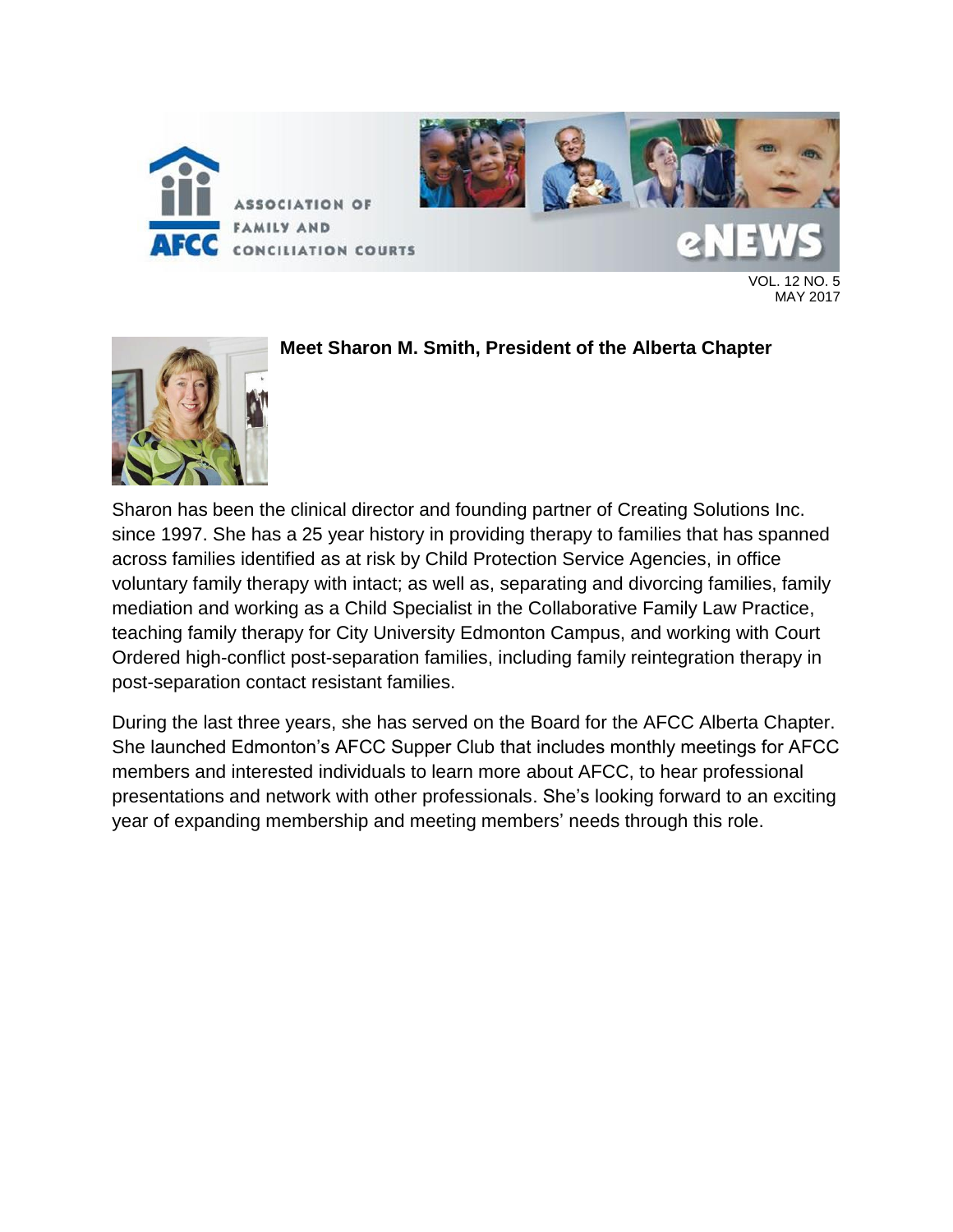

VOL. 12 NO. 5 MAY 2017



**Meet Deana D. Klein, President of the Missouri Chapter**

Deana D. Klein is an attorney in private practice in St Louis, Missouri. She graduated with a J.D. and M.S.W. from St Louis University. Her practice is largely family law focused. She works in many different roles as a parent's attorney, mediator and frequently serves as a Guardian ad Litem. She is also a trained Parenting Coordinator. Deana has been involved in AFCC since she began practicing and attended area conferences and workshops as a law student. She joined the AFCC board in 2014 and is excited to continue bringing the work and mission of AFCC to assist Missouri families involved in the Courts. Deana is married with three small children.